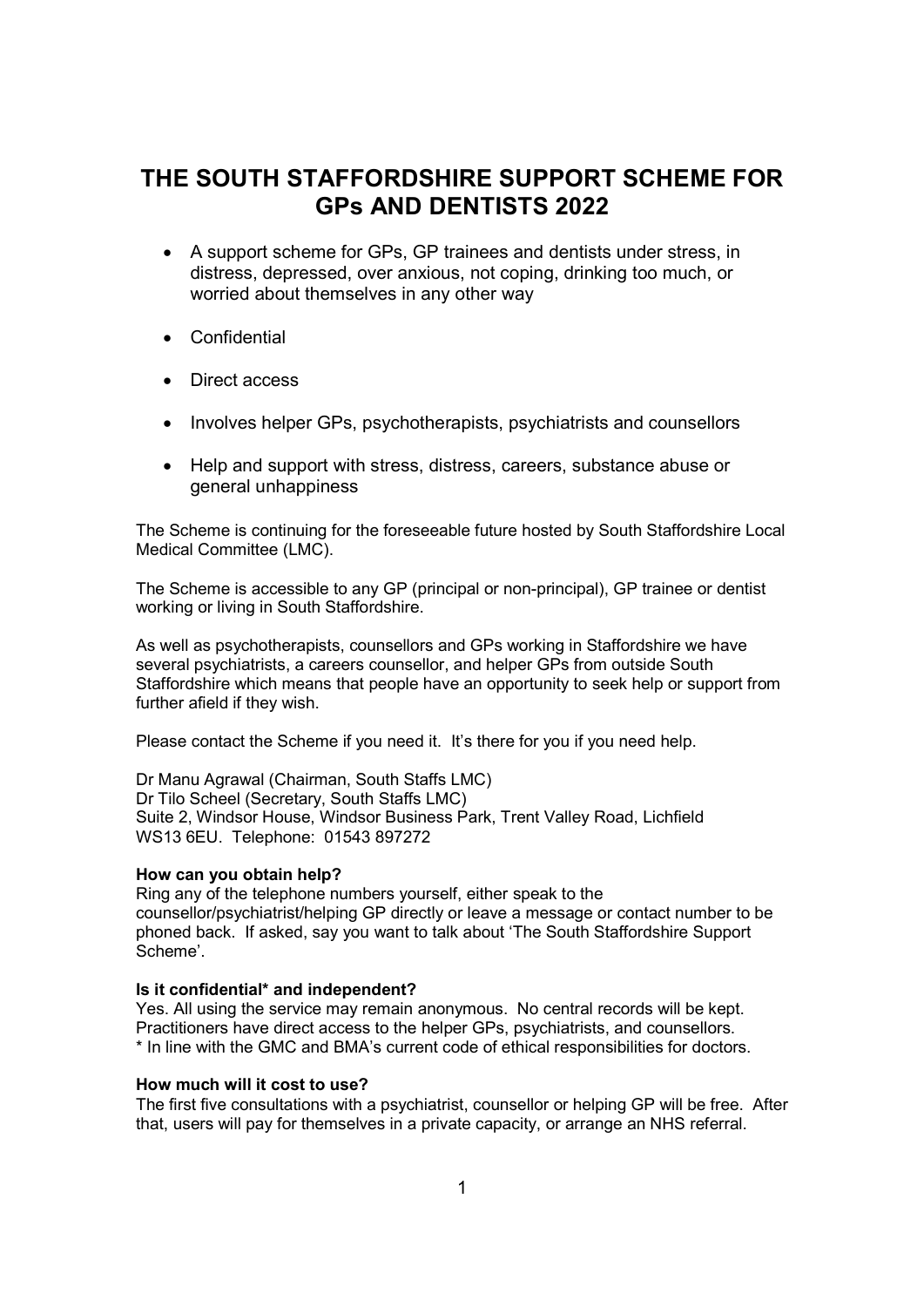## CONTACT DETAILS OF COUNSELLORS, PSYCHIATRISTS AND GPs

## **Counsellors**

#### Maggie Peet

Maggie worked in Primary Care for over 20 years, initially as a practice nurse and as a practice counsellor from 1994 onwards. She has maintained a private practice since 1996. Over and above her professional experience, she has gained an understanding of the synthesis of the medical, psychological and social models, as well as psychological processes inherent in organisations. She has extensive experience of offering time limited counselling to a wide variety of clients, both within the Primary Care setting and in private practice. Maggie is a senior accredited member of BACP (British Association of Counselling and Psychotherapy).

Mob: 07854 742027 E-mail: peetml@hotmail.co.uk Postcode: ST10 4AZ

## Alison Rose

Alison trained in counselling as a mature student and is a registered member of BACP. She has supported NHS staff in hospital, lecturers and students at universities, and local authority employees experiencing personal challenges at home or work and sometimes both at once. She has a private practice and takes on time-limited or longer-term work. Specialisms include general anxiety, PTSD, communication, problems in studying, and the second half of life.

Tel: 01889 505507 E-mail: alisonmrose@btinternet.com

## North Staffordshire Relate

Relate offers confidential one-to-one counselling for relationship problems at its headquarters in the Dudson Centre, Hope Street, Hanley. Participants can attend with partners or alone and should mention the South Staffordshire Support Scheme for GPs and Dentists when making an appointment.

Tel: 0300 003 2368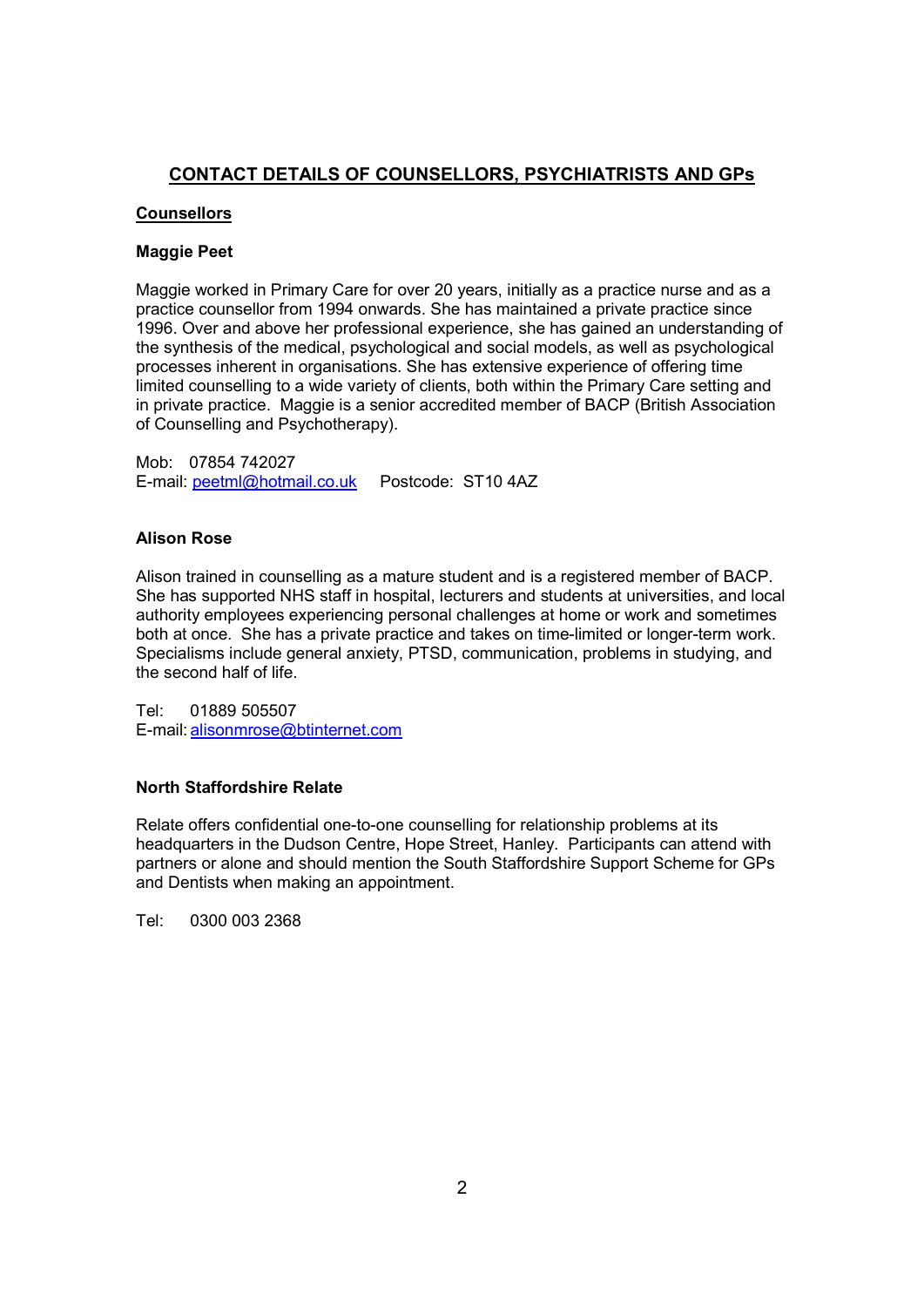## Mentoring and Coaching

#### Bitty Muller

Bitty is a 68 year old retired GP who was a partner and GP trainer in Lichfield for many years, enjoying all aspects of practice. During this time she had particular interests in GP education, women's health, dermatology, psychological medicine and addictions. She ran a "return to General Practice" course in the 1990s and started up self-directed learning groups for GP non-principals all over the West Midlands in those years. Subsequently, she became the lead training programme director for the Burton on Trent vocational training scheme for GPs. She is a long-term member of a Balint group, and an accredited Balint group leader. She is now using her training as a mentor and GP appraiser, and actively continues in her mentoring and Balint group work. She wants to continue to use her skills and experience to help colleagues when the need arises.

Mob: 07802 707370 Email: bitty@doctors.org.uk

## Dr Julia Thornely

Many years in general practice as a principal, salaried, GP and locum, have given me a first-hand understanding of the problems many GPs face. My work as a mentor to GPs in difficulty and my extensive experience as an appraiser have shown me the huge need for personal support for doctors. I have been involved in mentoring and coaching for some years, with qualifications and experience in the field. Besides mentoring and coaching in the UK, I am volunteer primary care doctor, trainer, mentor and appraiser to a British charity bringing health care to remote communities living in the hills of Nepal.

Tel: 01943 468626 Mob: 07979 957393 Email: JuliaT@doctors.org.uk

## Dr Donna Turfrey

Donna works as a local GP in Lichfield and is also a GP appraiser and trainer. In 2015- 2016 she undertook the training to become a mentor for the deanery to support training doctors in difficulty. Over the past year she has done further mentor training and has helped set up the GP-S scheme in Staffordshire offering free peer mentoring to GPs locally, of which she is one of the mentor leads. She is passionate about peer support and mentoring.

Mob: 07796 178739 Email: donna.turfrey@nhs.net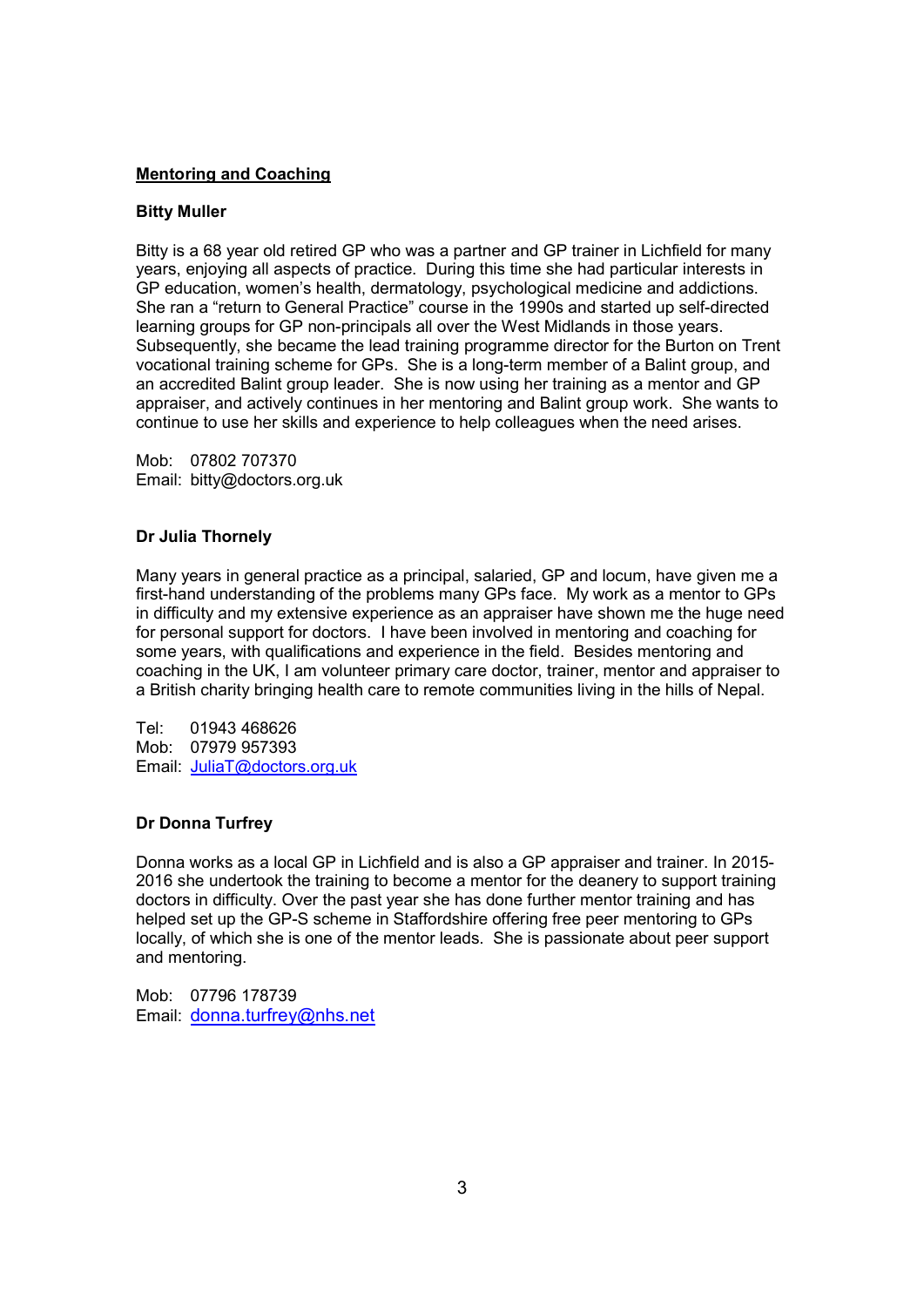## **Helper GPs**

The GPs below have agreed to be available to GP colleagues and dentists who wish to consult them. They expect to be able to offer one, two or three meetings and to either resolve the problem or refer on to a counsellor, psychotherapist or the user's GP.

Please contact them directly at their surgery numbers and either speak to them or leave a telephone number to be contacted on (e.g. your home or surgery number). If you mention 'The South Staffordshire Support Scheme' they will know that your enquiry is personal.

| Janet Eames          | Stone          | 01785 815555       |
|----------------------|----------------|--------------------|
| <b>Robert Horton</b> | Alrewas        | 01283 790085       |
|                      | e-mail         | alrewasdoc@aol.com |
| lan Leese            | <b>Blurton</b> | 01782 948988       |
| <b>Phil Needham</b>  | <b>Burton</b>  | 01283 565200       |
| Keith Tattum         | Stoke          | 01782 544466       |
|                      |                |                    |

#### Helper Dentist

John Kocierz Meir Heath 07864 823373 (mobile) 01782 392256 (home)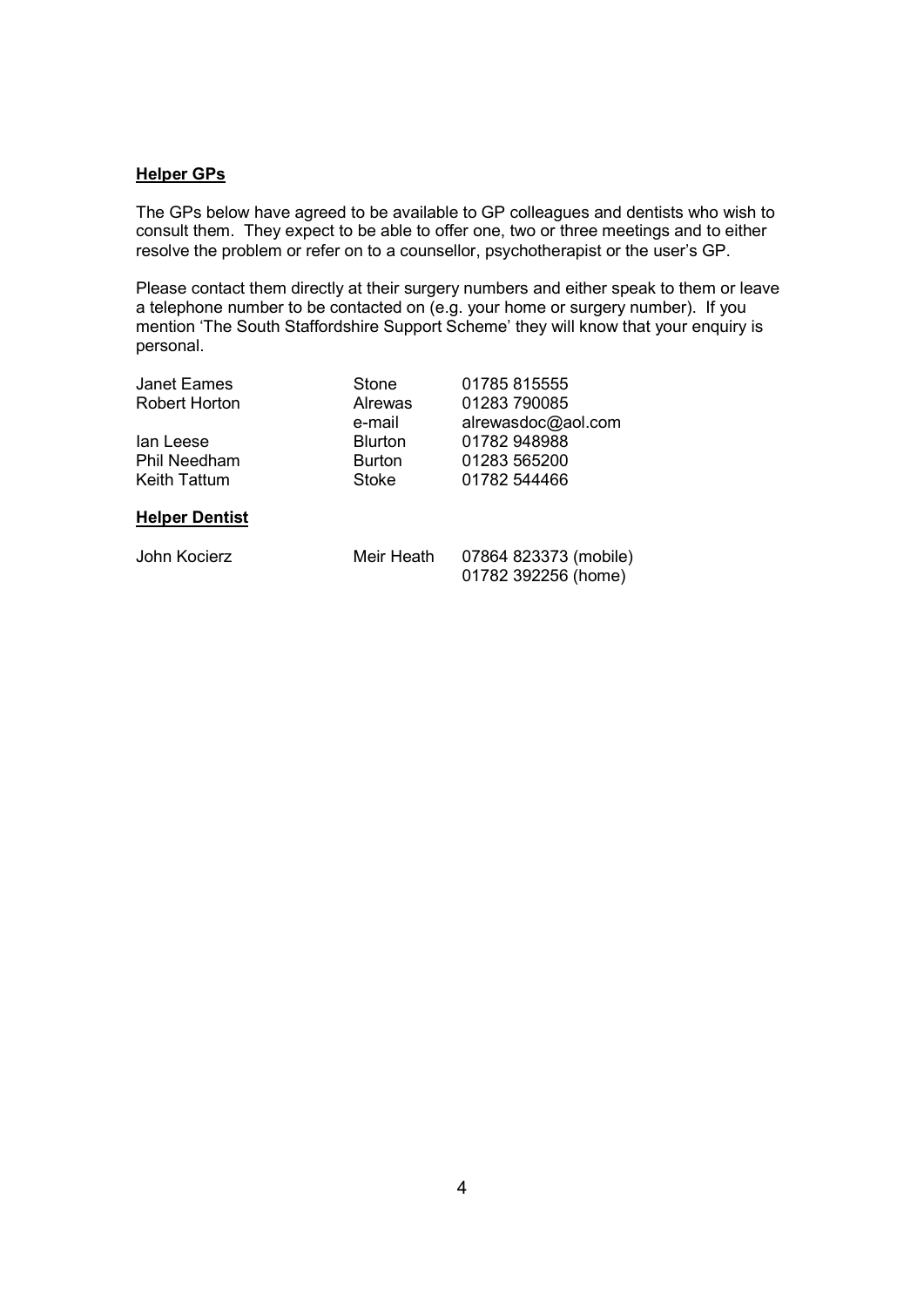# ORGANISATIONS PROVIDING SUPPORT SERVICES FOR DOCTORS

## NHS Practitioner Health

Practitioner Health is a free, confidential NHS service for doctors and dentists across England with mental illness and addiction problems, who are working or looking to return to clinical practice. The service can help with issues relating to a mental health concern, including stress or depression or an additional problem, in particular where these might affect work. The service is provided by health professionals specialising in mental health support to doctors and is available in various locations across England.

The NHS Practitioner Health Service is a health service for doctors and dentists who have mental health, addiction or physical health problems that affect their ability to work.

| Tel:     | 0300 0303 300 (Monday - Friday 8 am $-$ 8 pm, Sat 8 am $-$ 2 pm) |
|----------|------------------------------------------------------------------|
| Website: | www.practitionerhealth.nhs.uk                                    |
| Email:   | prac.health@nhs.net                                              |

## BMA Wellbeing Support Services

Provides confidential counselling and peer support for doctors and medical students. GMC investigation support. Psychotherapy for GPs. Sources of support for your wellbeing.

Tel: 0330 123 1245 Website: www.bma.org.uk/advice-and-support/your-wellbeing#wellbeing-supportservices

## Sick Doctors Trust

A 24 hour helpline manned entirely by doctors. Independent charity, established 11 years ago. Completely confidential service providing advice, support and advocacy to doctors who believe they may have a problem with alcohol and/or drugs. Calls are welcomed from families, colleagues, employing organisations and others.

Tel: 0370 444 5163 Website: www.sick-doctors-trust.co.uk

## Doctors Support Network (independent registered charity)

Self-help group for doctors with any form of mental health concern. Also seeks to reduce the isolation and stigma associated with mental ill health. Provides an email support forum, local support meetings and newsletter and runs the Doctors' Support Line, a confidential and anonymous peer support telephone line.

| Tel∶     | 0844 395 3010        |  |
|----------|----------------------|--|
| Website: | www.dsn.org.uk       |  |
| Email:   | secretary@dsn.org.uk |  |